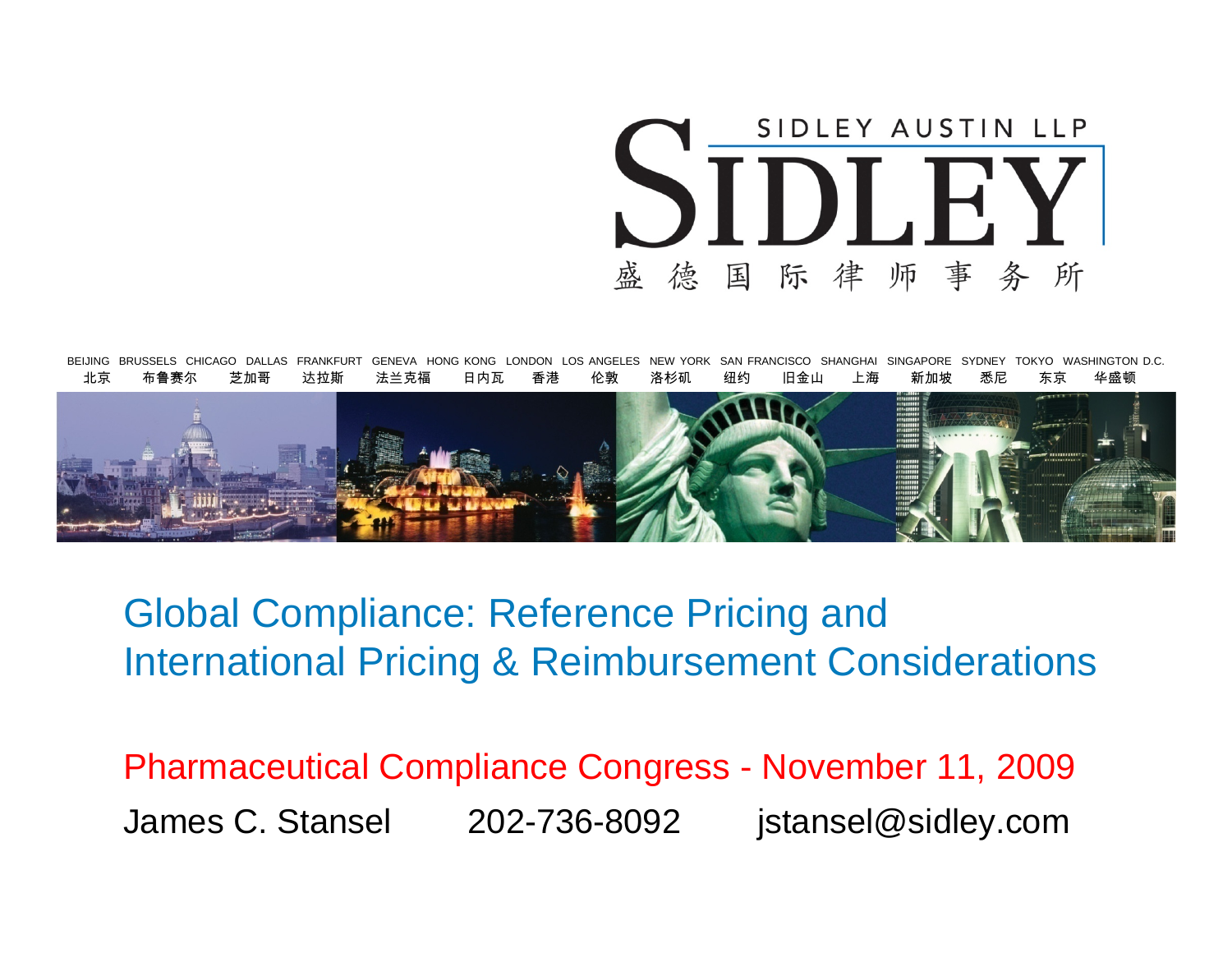## **Agenda**

- $\blacksquare$ International Pricing/Reimbursement Regimes
- Cross-Nation Reference Pricing
- $\blacksquare$ Impact of Comparative Effectiveness Research
- $\blacksquare$ Other Pricing Issues
- $\blacksquare$ A Global Compliance Program

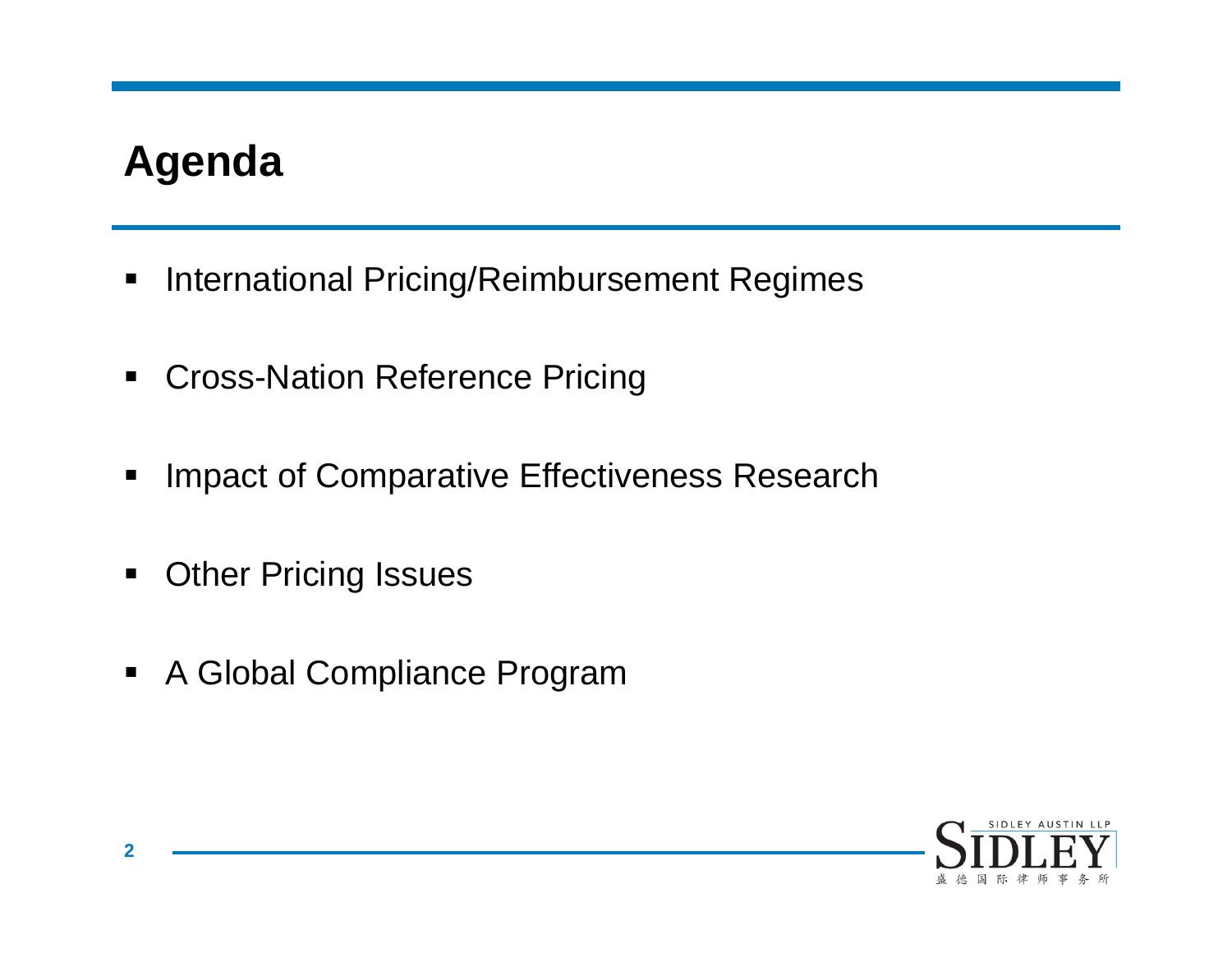# **International Pricing/Reimbursement Regimes**

- $\blacksquare$  Interrelationship among coverage, coding, reimbursement and pricing
- $\blacksquare$ Compliance concerns in both local jurisdiction and U.S.
- П Basic pricing/reimbursement regimes
	- Cost-based system
	- Class-based system
	- Market-basket system
	- Value-based system
		- Risk-sharing
		- **Gainsharing**
		- Comparative Effectiveness Research
- $\blacksquare$ Most regimes involve a combination of systems
- $\blacksquare$ All involve reference pricing in one form or another

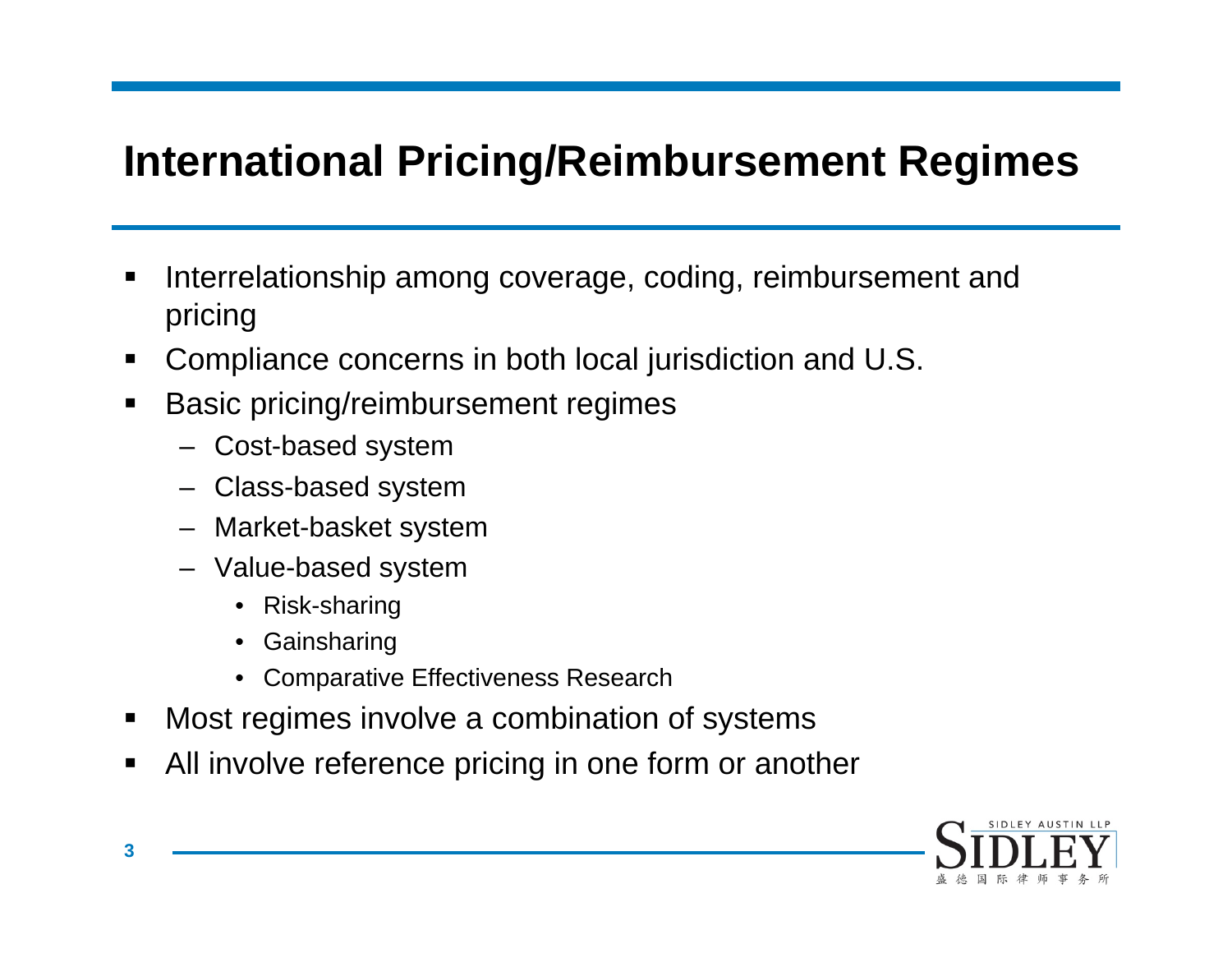# **International Pricing/Reimbursement Regimes**

Value-based system: Correlation among CER, value-based contracting and price reporting

- п Value-based contracting is effectively a risk-sharing arrangement where the manufacturer agrees to pick up (all or part of) the tab for those patients who have not responded to a treatment
- $\blacksquare$  The connection between CER and value-based contracting:
	- Some foreign health systems may not approve a treatment or reimbursement for a treatment without a risk-sharing arrangement that requires reimbursement for patients who do not have a positive outcome
- $\blacksquare$  U.K. Examples:
	- As a condition of NHS coverage for Revlimid, Celgene agreed to pay drug costs for patients who remain on the treatment for more than years
	- The NHS would only agree to coverage of Velcade, after Janssen-Cilag agreed to pay for treating non-responders

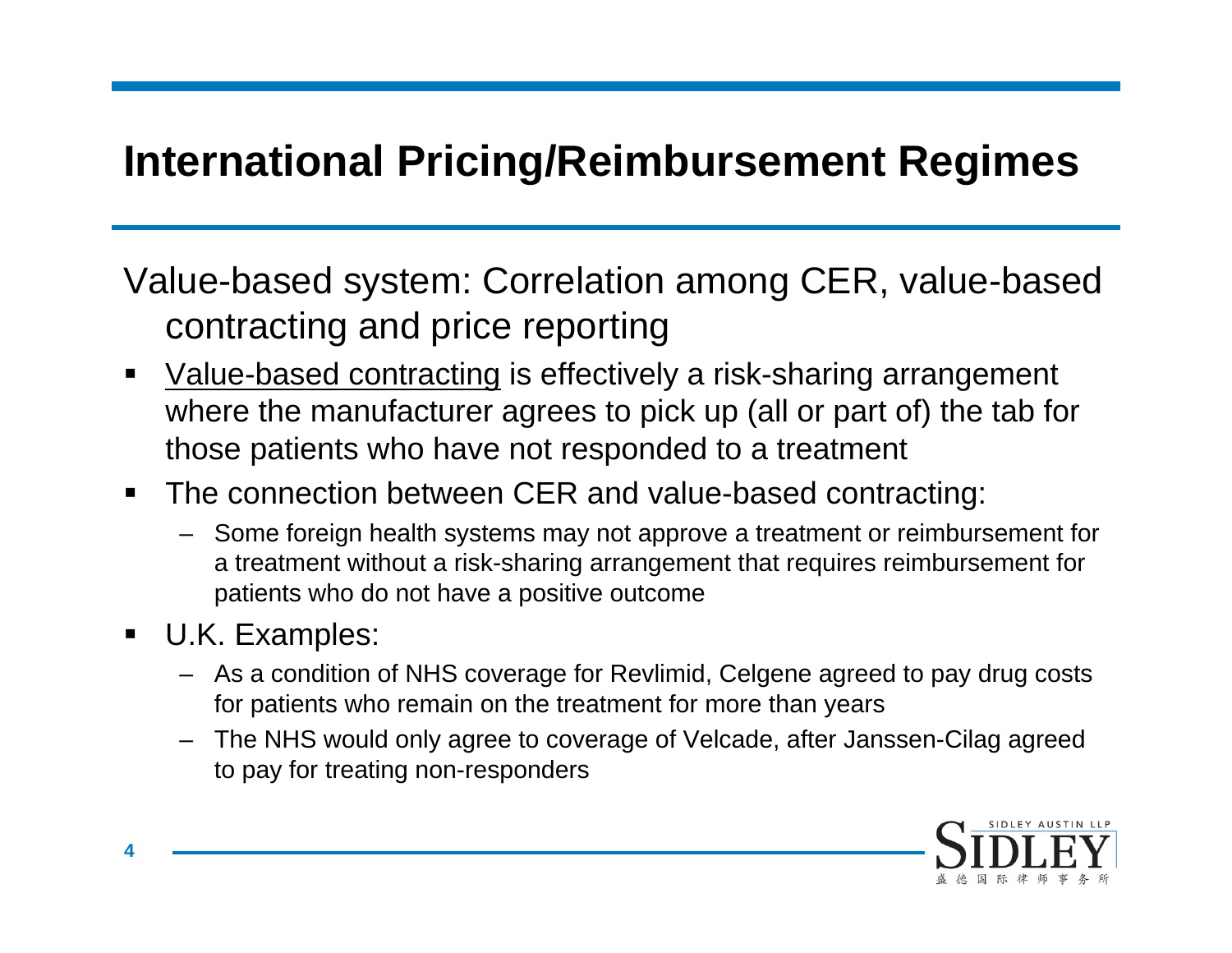#### **International Examples: China**

- To receive government reimbursement, drugs must be on Reimbursable Drug List (RDL), which includes:
- $\blacksquare$  First National Essential Drug List (NEDL) issued August 2009
	- 205 chemical/biologic medicines and 120 traditional Chinese medicines
	- Updated every **3** years
	- Must be necessary for basic health care; in proper dosage form; reasonably priced; sufficient supply; affordable and readily available
	- Must be listed in China pharmacopeia
	- Drugs produced by only one manufacturer less likely to be included than drugs with multiple manufacturers

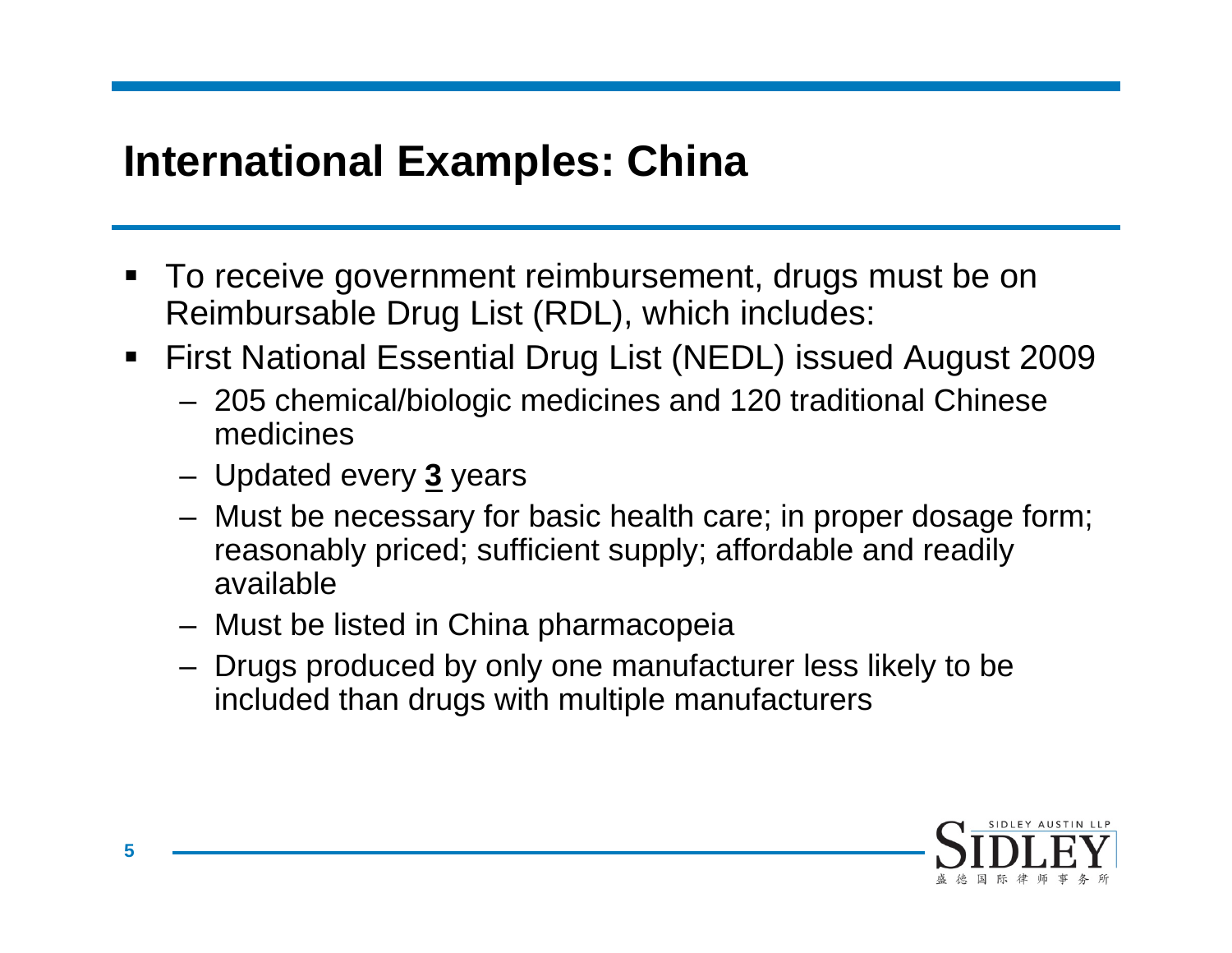## **International Examples: China**

- ٠ MOH will set a ratio of essential drugs v. all drugs to be used
- ٠ Reimbursement ratio for essential drugs *"significantly higher"* than non-essential drugs
- **•** Pricing
	- National Development and Reform Commission (NDRC) formulates retail price guidance for RDL and essential drugs
	- Provincial governments determine uniform procurement prices based on NDRC price guidance
	- More scrutiny on costs, tendering prices and logistics fees, to squeeze unnecessary promotional and marketing expenses
- ٠ Drugs not on RDL/NEDL are not reimbursed by government, but may still be sold, generally at market rates

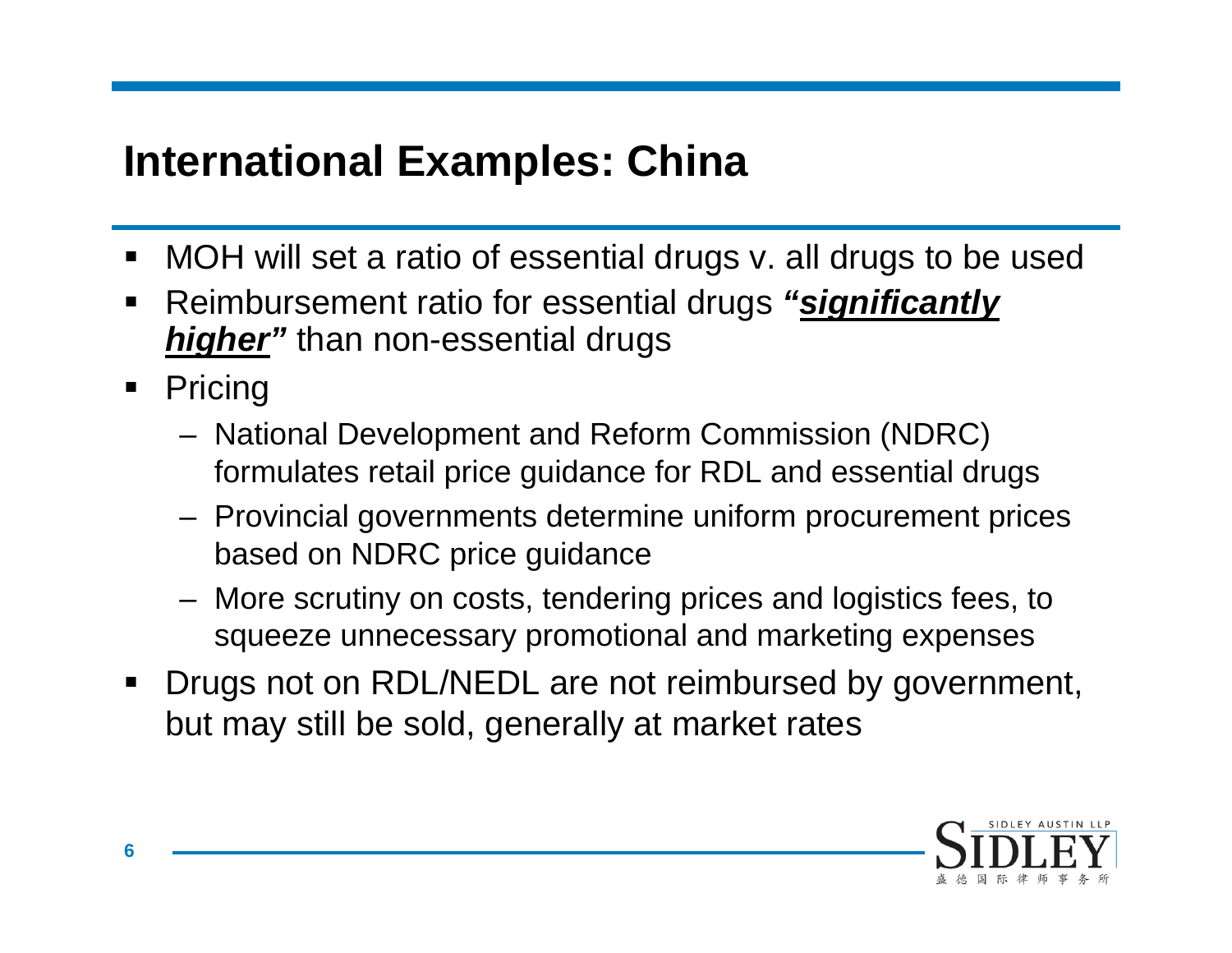# **China: NDRC Drug Pricing Methodology**

#### **Principles**

- Recoup reasonable manufacturing costs
- Preserve reasonable profit margins
- Reflect market forces (demand/supply)
- Differentiate by quality & **efficacy**
- Establish reasonable reference pricing
- Encourage R&D

#### **Criteria for Price Evaluation**

- Prices of identical or similar products outside China
- Economic assessment of new drugs
- GMP certification
- Level of innovation
- Novelty and reputation
- Patent status

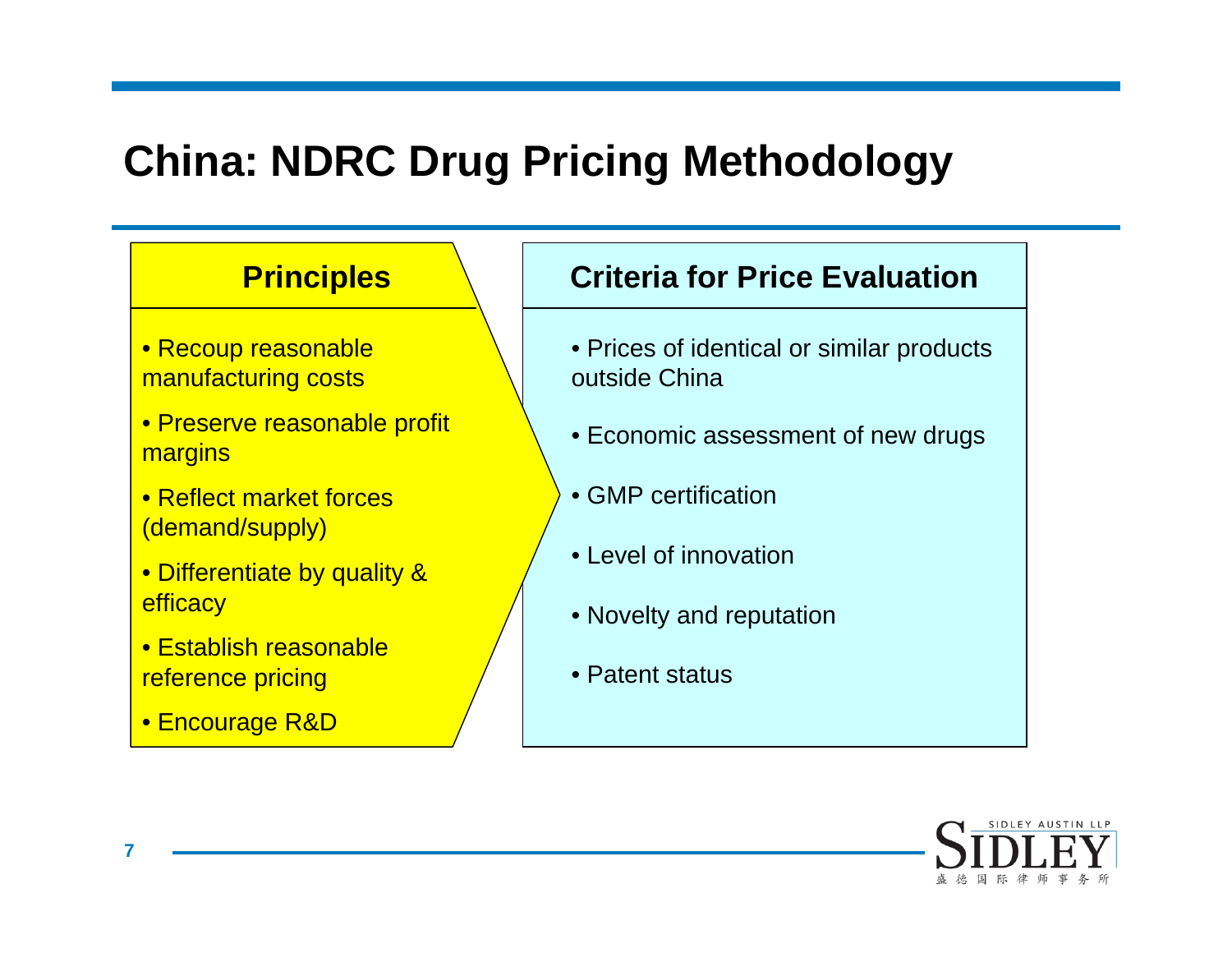# **Reference Pricing**

- ٠ "Reference Pricing" can refer to any reimbursement/pricing rule used by a third-party payor or regulator that sets the reimbursement or pricing for one product by reference to another product.
- $\blacksquare$  Internal reference pricing
	- Simple: branded product reimbursed at same amount as generic and patient pays the difference
	- Class-based: all products in a class are reimbursed at a certain reference price based on some calculation of manufacturer supply prices (LCA, mean, median, etc.)
- **External or cross-nation reference pricing** 
	- Many variations, but generally limits reimbursement in one country by reference to prices of the same drug in one or more other countries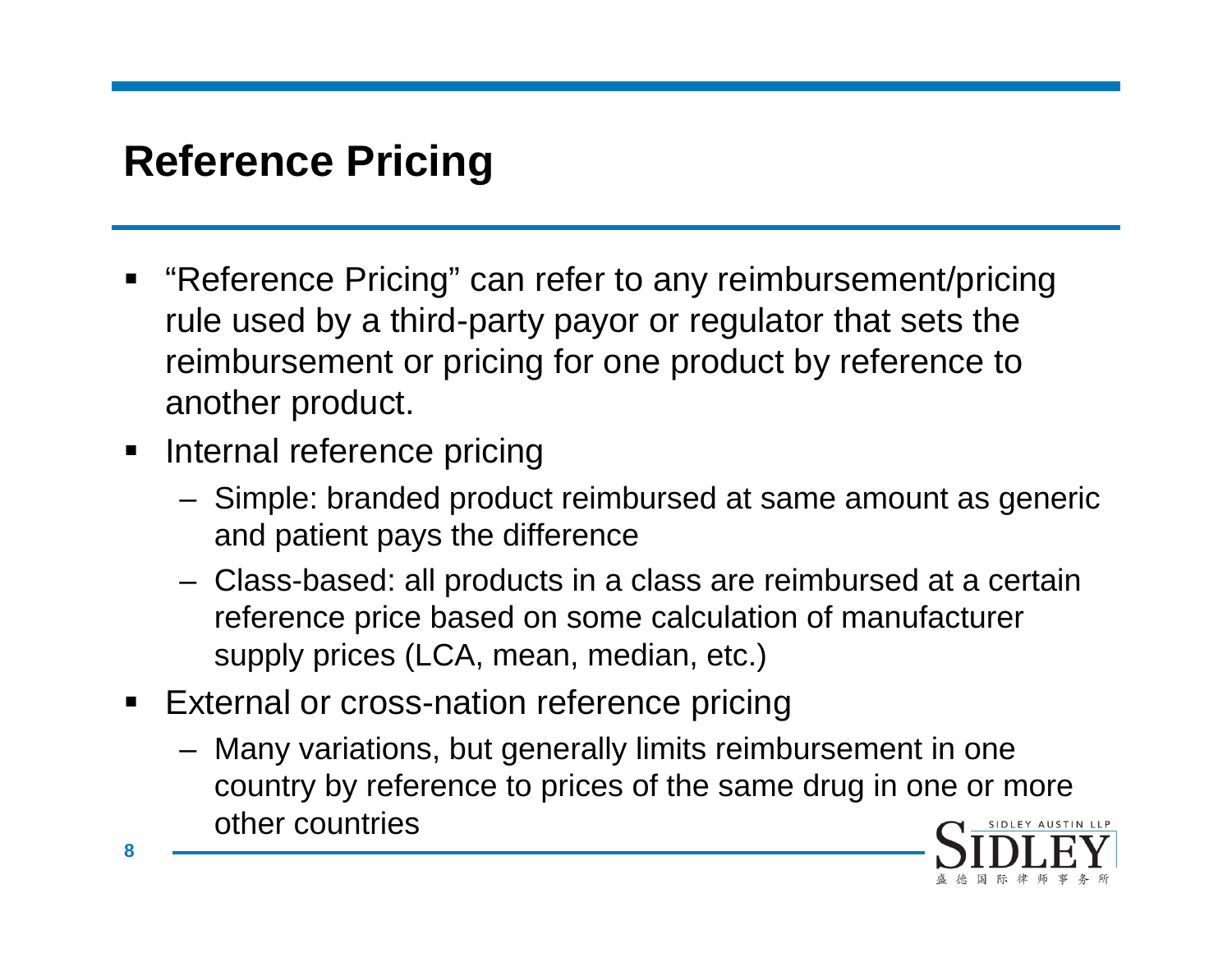# **Reference Pricing**

- E Internal reference pricing should be familiar to us:
	- Medicare ASP
	- Medicaid AMP, Best Price
	- Federal Supply Schedule non-FAMP, best commercial customer
- E Can use *some* of what we know from internal reference pricing to prepare globally – internal and cross-country
	- Need sophisticated systems to track prices
	- Need good processes to ensure accurate and timely reporting
	- Need to audit systems and correct reporting where necessary
	- Need training and policies to ensure appropriate inputs and outputs: garbage in, garbage out
- L *But* must know the foreign nuances to adequately cover all potential issues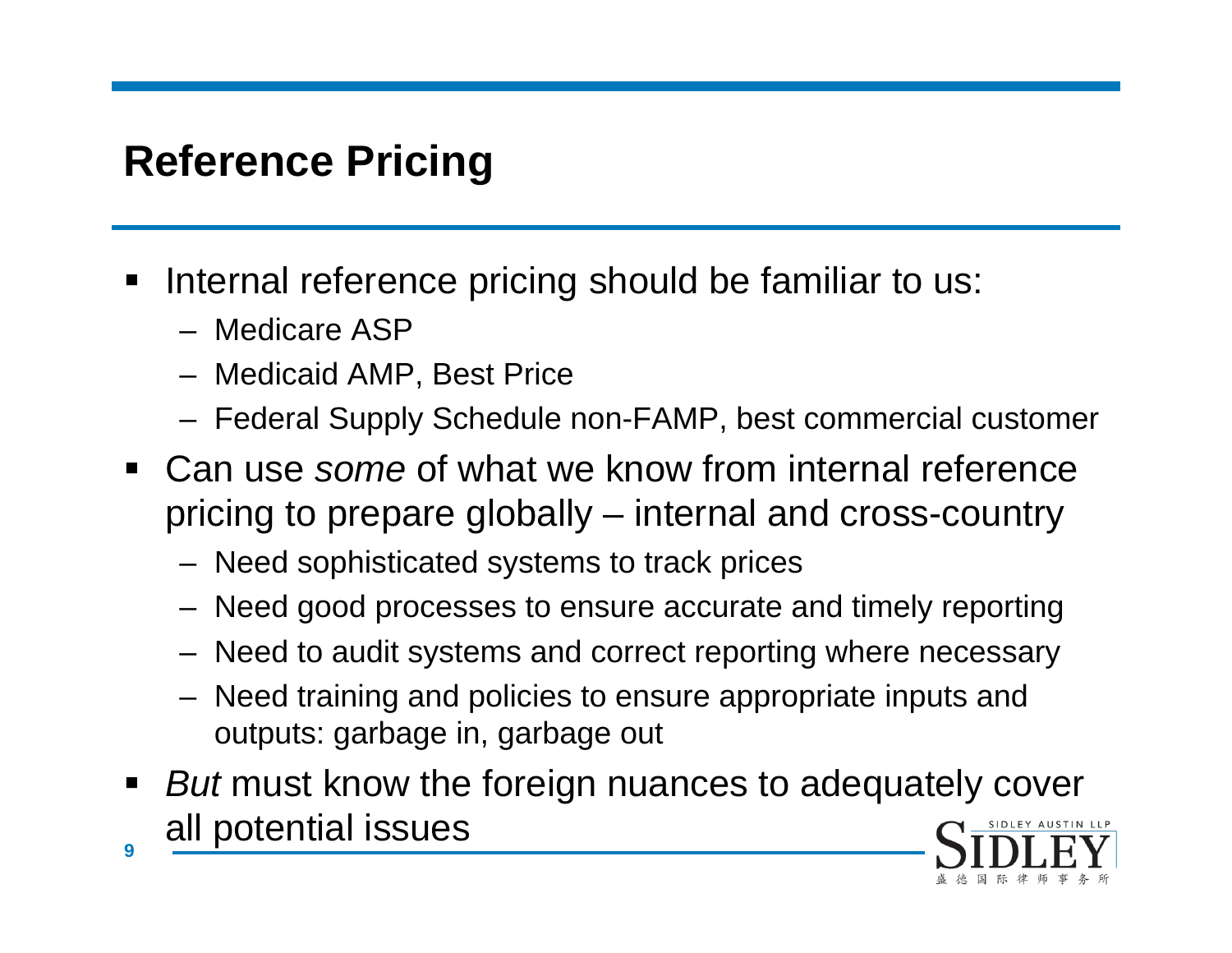## **Cross-Nation Reference Pricing:** *Japan*

- $\blacksquare$  Pharmaceuticals and Medical Device Agency (PMDA) determines whether a drug is covered by both public and private insurance plans – approval and coverage merge
- Central Social Insurance Medical Council (Chuikyo) sets reimbursement rates that apply to both public and private plans and all providers are reimbursed equally
	- *Cost consideration as part of a data-driven analysis* designed to offset an historically political approach, although lobbying still permitted
- ٠ Marketing Authorization Holders (MAHs) act on behalf of foreign manufacturers to negotiate retail prices with distributors, providers and other purchasers *after coverage and reimbursement rates are established.*

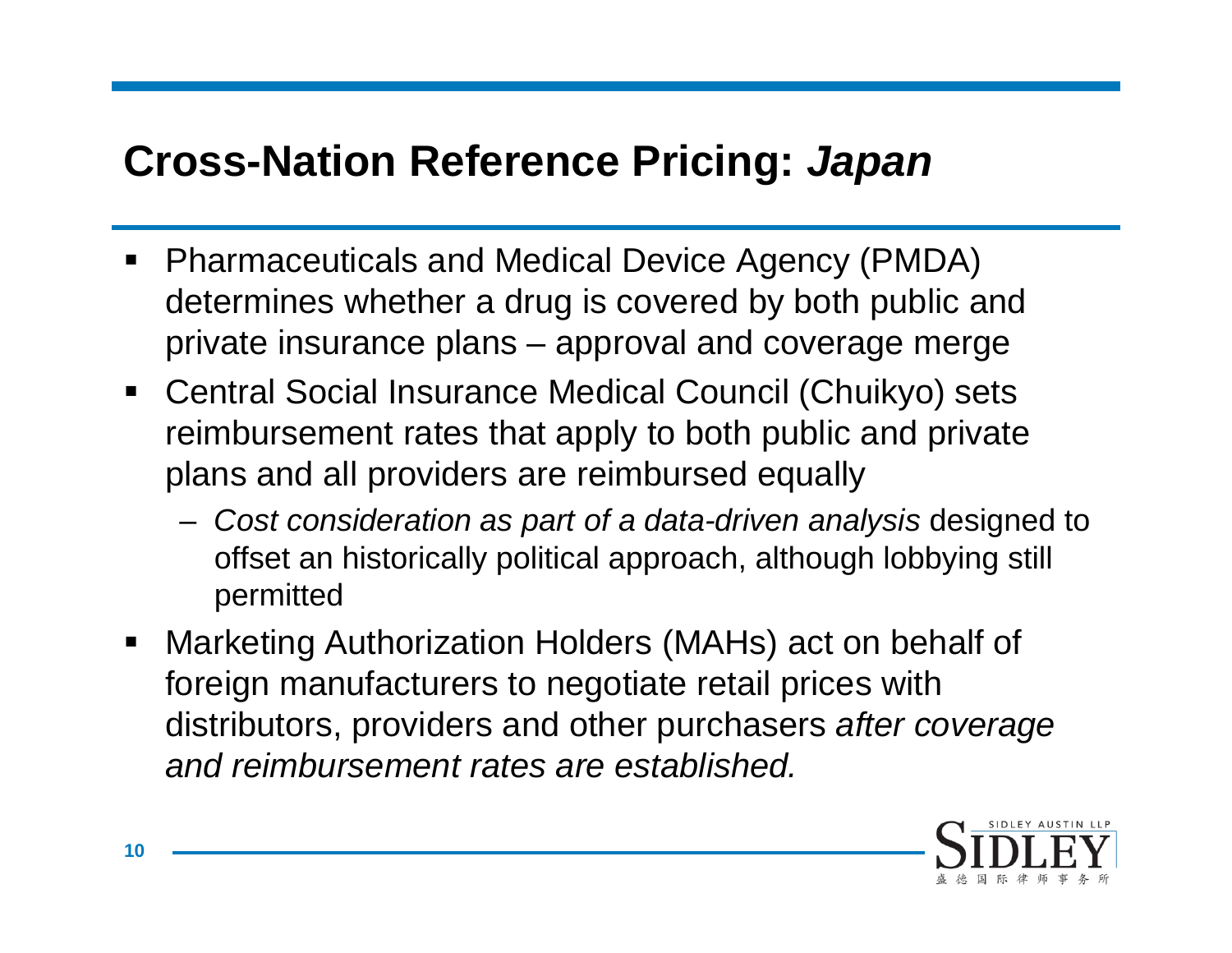# **Cross-Nation Reference Pricing:** *Japan*

- ٠ Central Social Insurance Medical Council divides prescription drugs into three categories:
	- Me-too
		- *Automatically, reimbursement is lower than existing products* unless existing product less than three years old or if three or fewer existing products on the market.
	- New truly innovative
		- Also requires approval by Medical Economics Division
		- *Surveys market for similar drugs to serve as reimbursement base*
		- Bonus points for innovation, enhanced usefulness, improved marketability, and pediatric use
	- Generic
		- Get 80% of brand reimbursement
		- If 20 or more, get 90% of previous generics

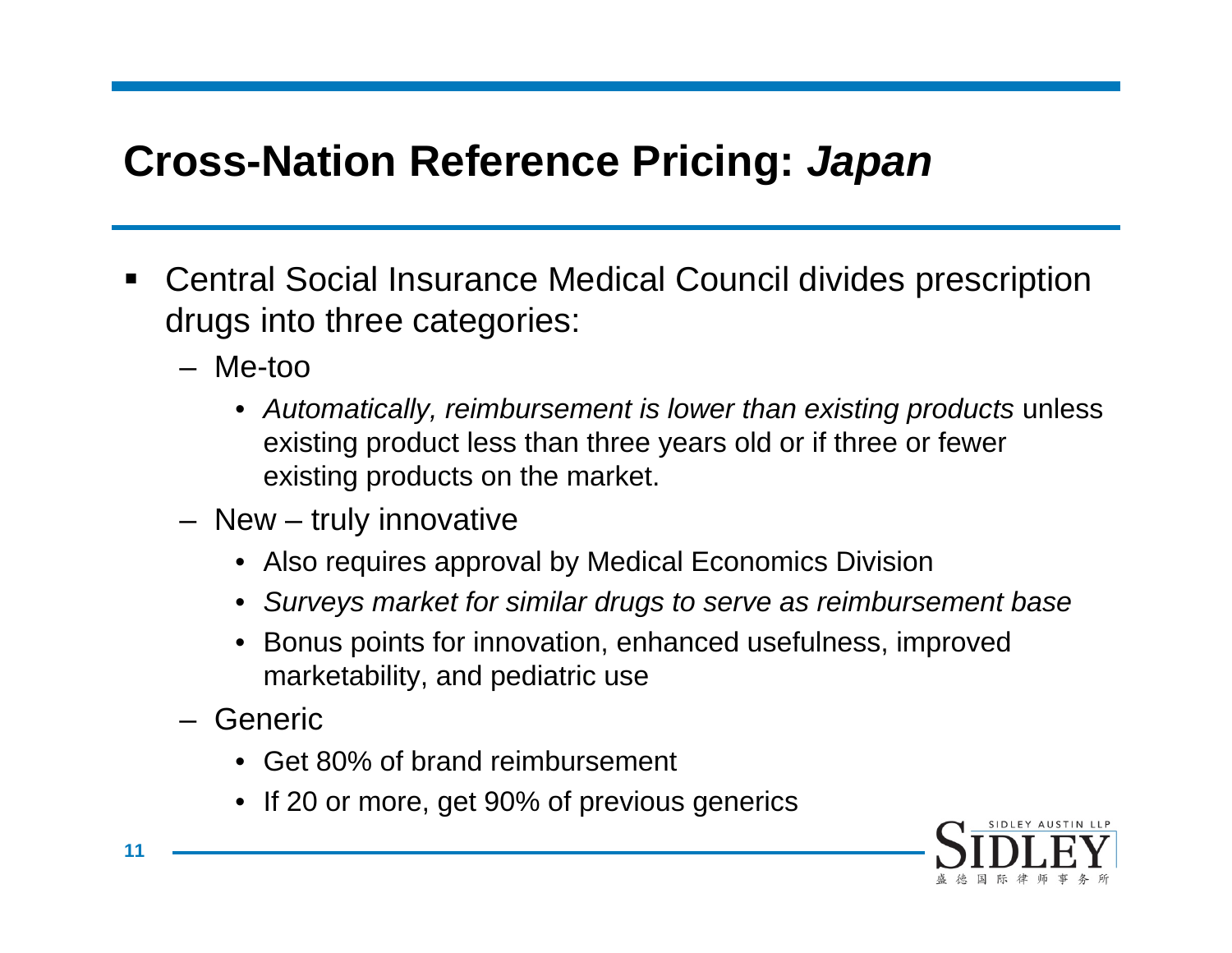# **Cross-Nation Reference Pricing:** *Japan*

- ٠ Reimbursement amount must be less than double the average of prices in:
	- United States
	- United Kingdom
	- France
	- Germany
- All initial reimbursement rates adjusted down every two years
	- Based on foreign and domestic price surveys and overall target spending reduction (2% in recent years)
	- Feedback loop of retail prices set after reimbursement rates creates downward spiral of prices
	- Feedback loop also requires attention to reporting of prices

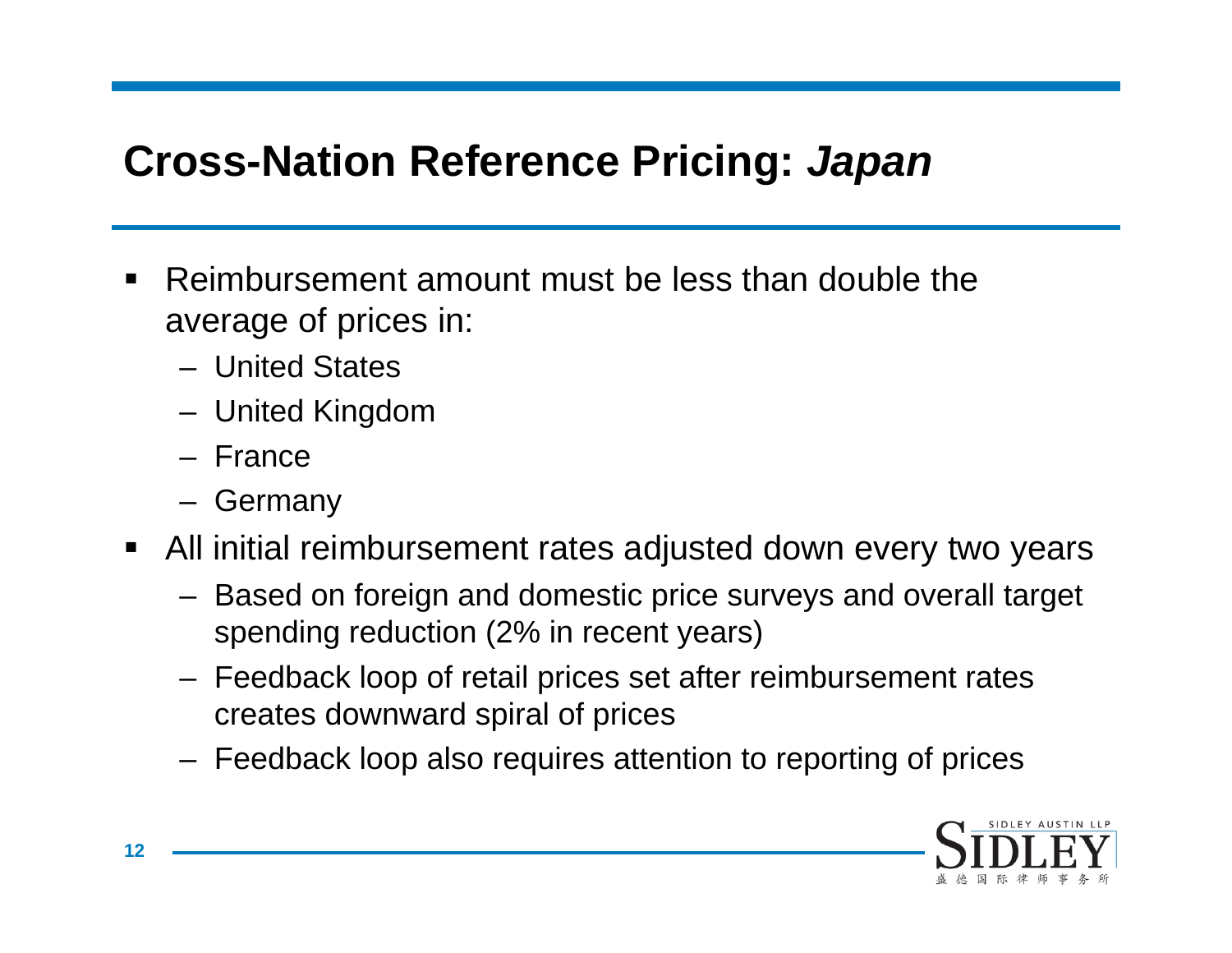# **Cross-Nation Reference Pricing:** *Canada*

- ٠ Federal Canadian government has drug and device approval authority
- $\blacksquare$  But provincial and territorial governments make the final decision about which drugs and devices will be publicly funded
	- Ministers of health for each of the 10 Canadian provinces and 3 territories decide on funding
	- Inpatient drugs and some devices are covered by the nation's "hospital global budget"
	- Outpatient drugs for patients 65 years or older are publicly reimbursed as long as those drugs are on the approved formulary

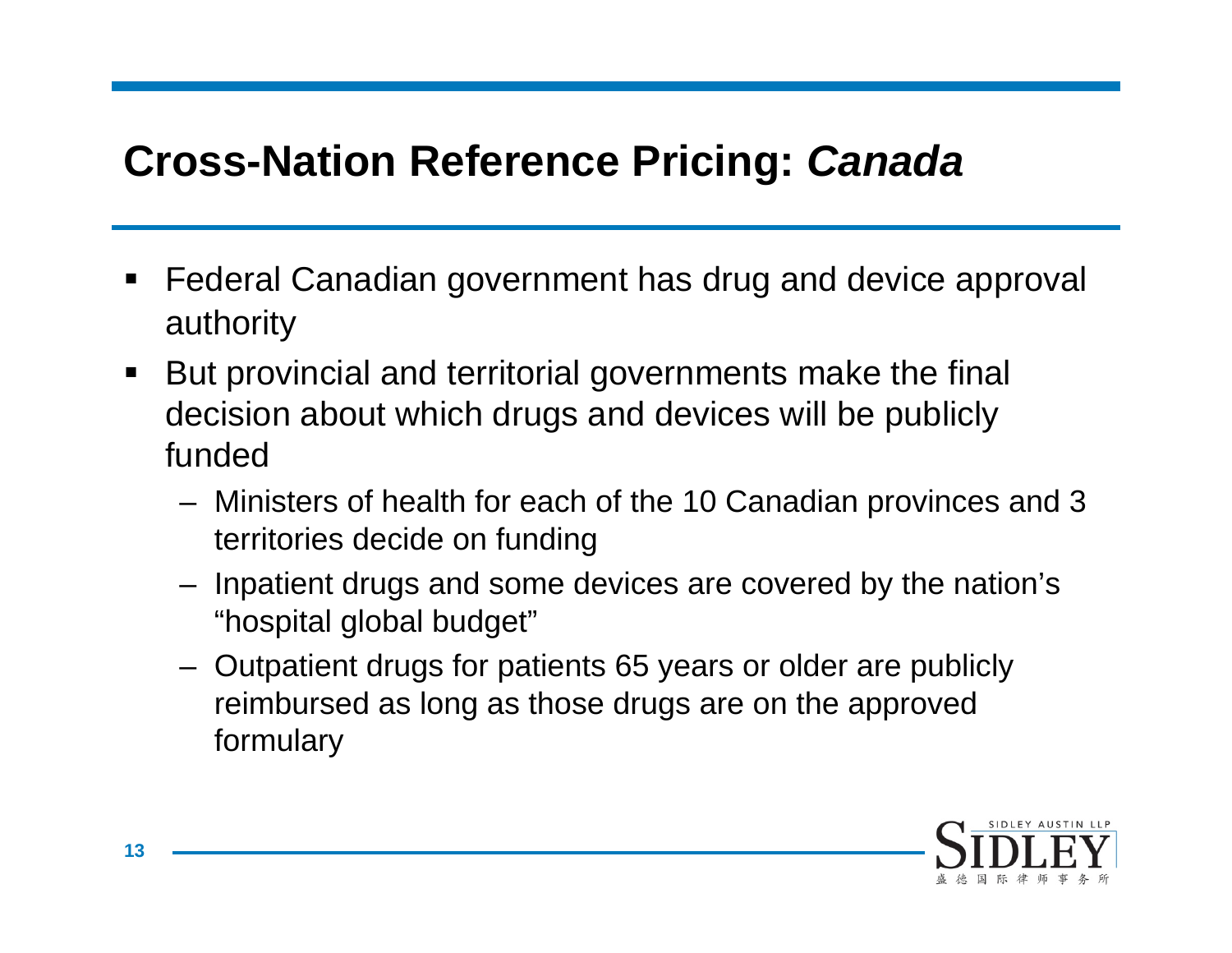## **Cross-Nation Reference Pricing:** *Canada*

- ٠ Canadian Expert Drug Advisory Committee ("CEDAC") makes national cost-effectiveness recommendations about drug coverage based on systematic reviews of clinical evidence and pharmacoeconomic data, known as the Common Drug Review.
- Canadian Patented Medicine Prices Review Board ("PMPRB") sets prices based on a median price charged in seven countries (France, Germany, Italy, Sweden, Switzerland, U.K. and U.S.).
- The PMPRB monitors to ensure that new patented drug prices are limited to those comparable pharmaceuticals sold in Canada and that existing patented drug prices in that nation cannot increase by more than the Consumer Price Index.

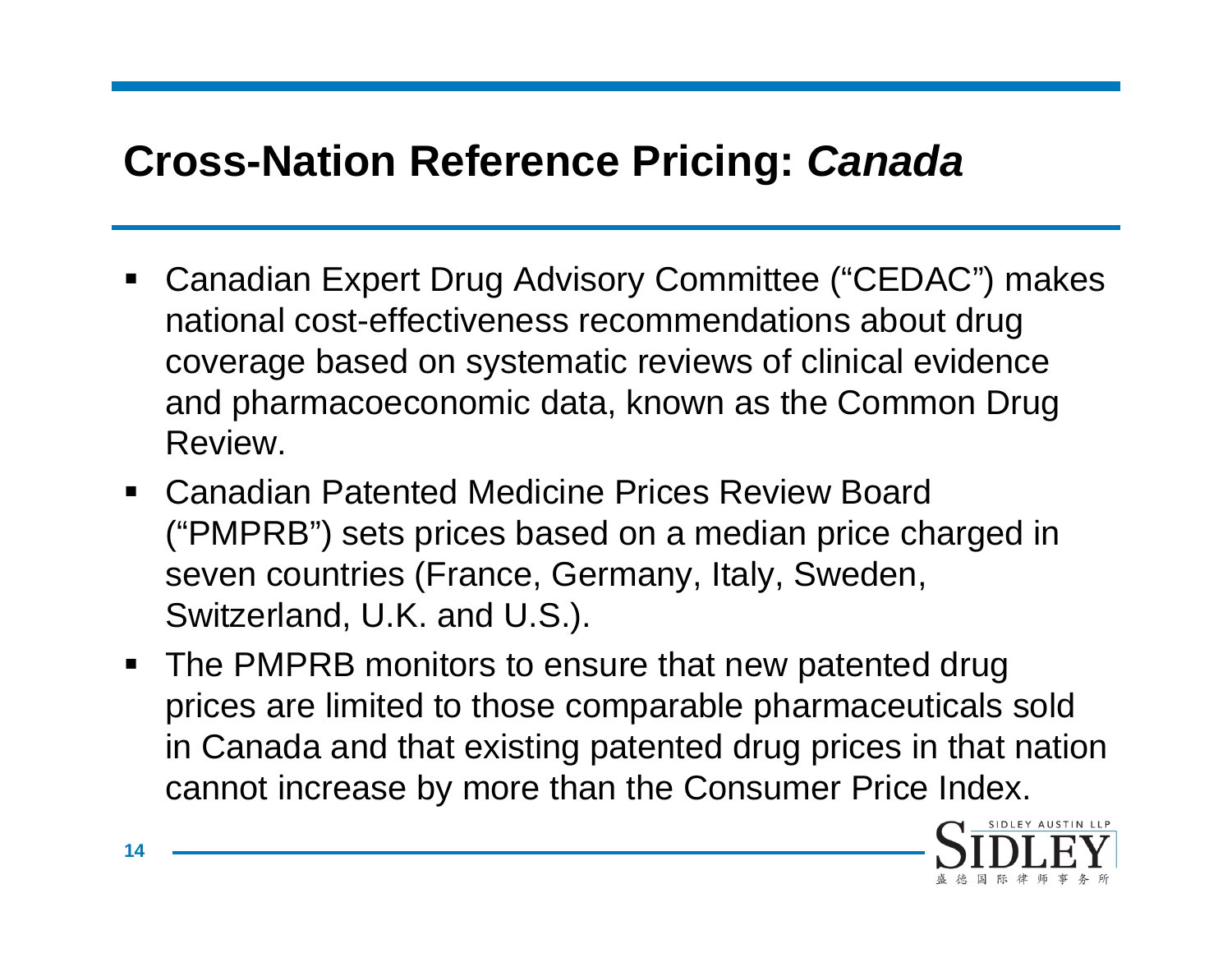### **Cross-Nation Reference Pricing:** *Importation*

- ٠ Pending U.S. legislative proposals to allow importation
- ٠ By authorizing importation, the logical next step is to reference drug prices in those "permitted countries" to determine U.S. reimbursement prices
	- How can higher U.S. prices be defended when the product may literally come from a lower-priced country?
- The result will be a U.S. globalization of drug prices, where government reimbursement rates are influenced by ex-U.S.
- ٠ Ex-US reimbursement rates will directly depress US market prices
- ٠ Compliance issues arise with the reference pricing and reporting obligations, plus diversion concerns

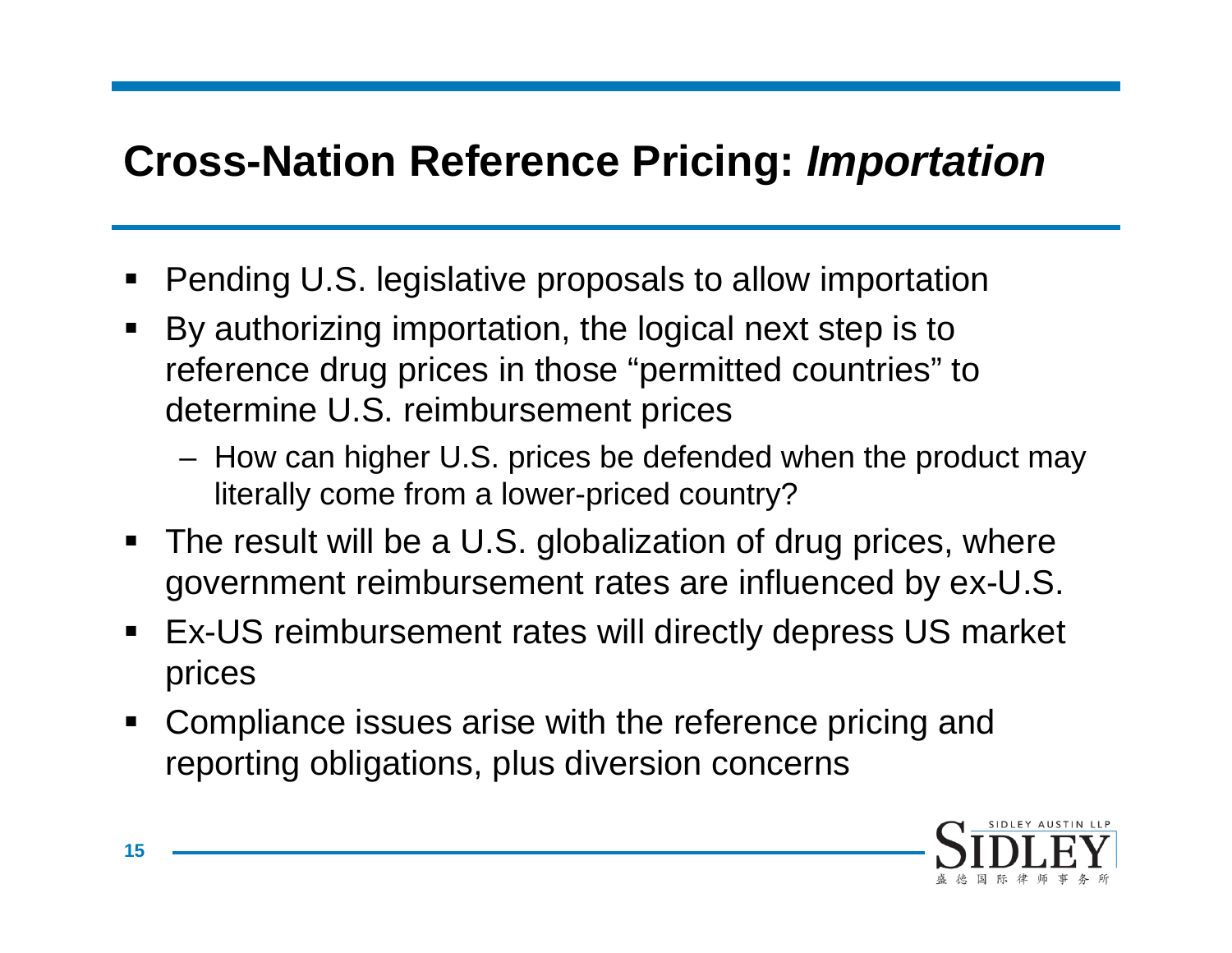- ٠ Stimulus Law created the Federal Coordinating Council for Comparative Effectiveness Research and authorized \$1.1 billion in CE spending. The law limits use of research . . .
	- Coverage: "Nothing in this section shall be construed to permit the Council to mandate coverage, reimbursement, or other policies for any public or private payer."
	- Reports and Recommendations: "None of the reports submitted under this section or recommendations made by the Council shall be construed as mandates or clinical guidelines for payment, coverage, or treatment."
- $\blacksquare$  . . . But . . .
	- AHRQ officials announced that they will study cost.
	- Several NIH priority studies explicitly analyze cost.
	- Remember Germany

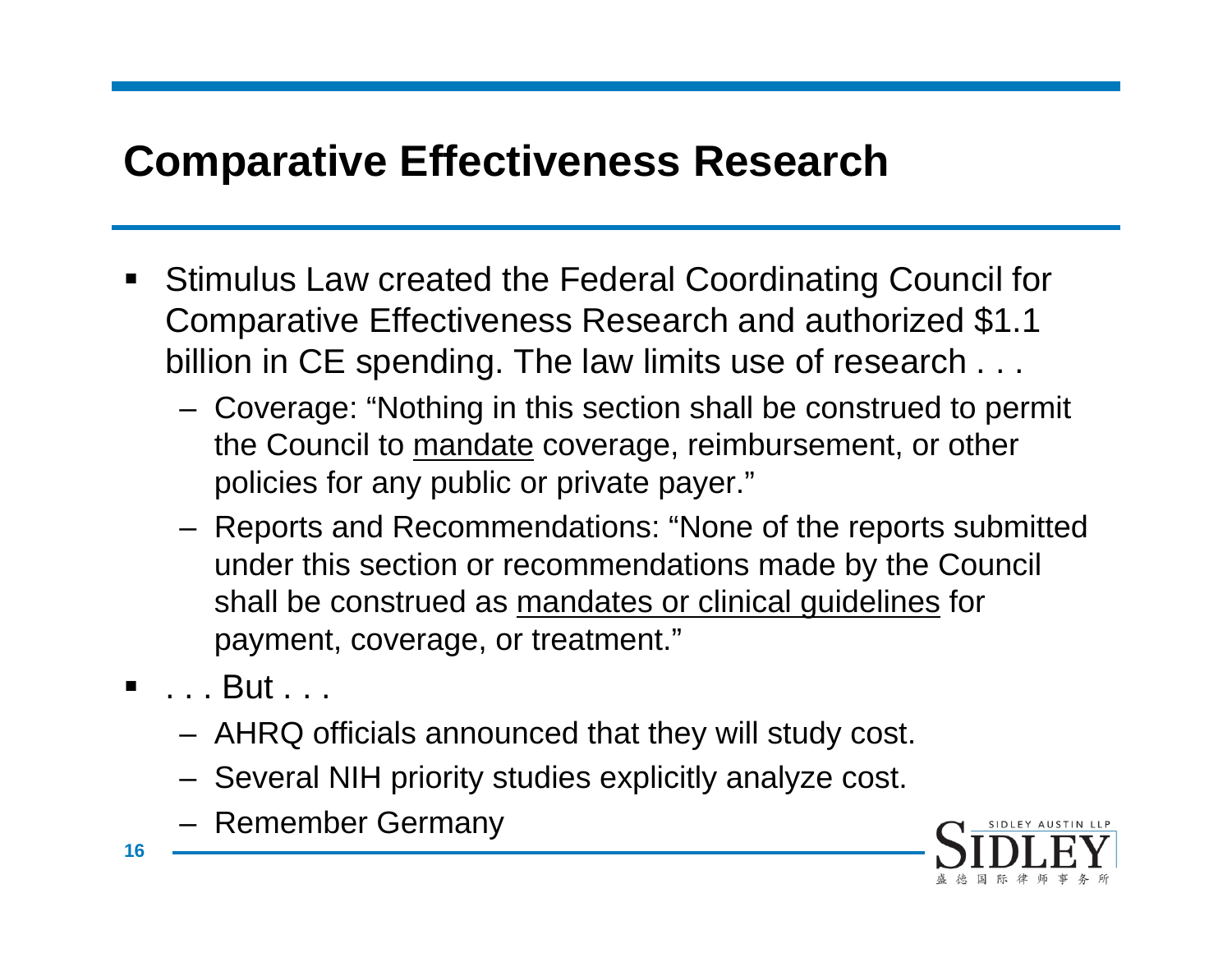- ٠ What does this have to do with international compliance issues?
	- Most of the rest of the world is far ahead of us in use of CER
	- U.S. CER use will likely employ international CER
- $\blacksquare$  Senate Finance Bill specifically allows use of comparative effectiveness research to determine Medicare coverage if "such use is through an iterative and transparent process" where public comment is welcome and CMS considers all other relevant evidence, studies, research.

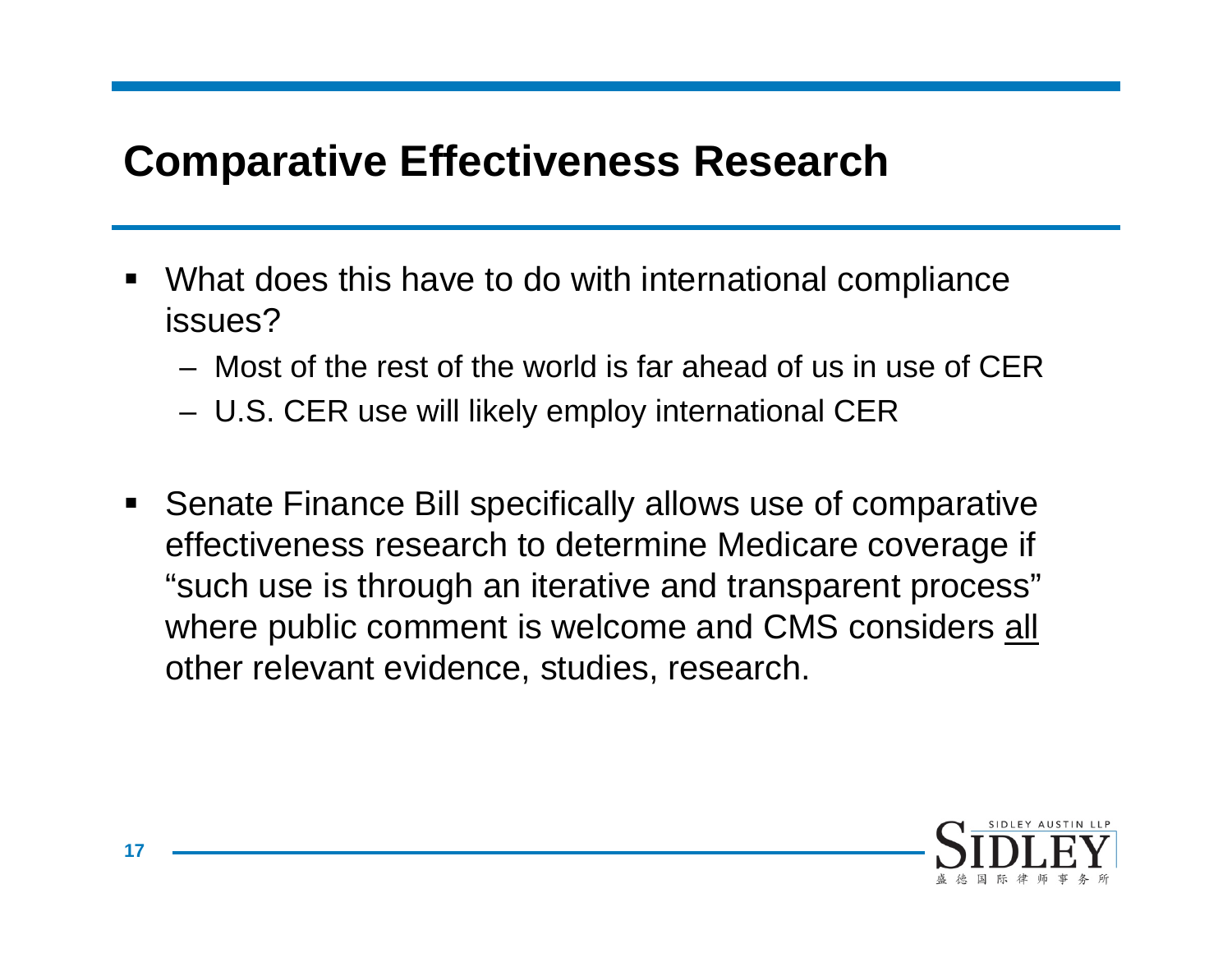- Senate HELP Bill creates a Center for Health Outcomes Research and Evaluation within HHS:
	- Will "coordinate, conduct, support, and synthesize research relevant to the comparative health outcomes and effectiveness of the full spectrum of health care treatments, including pharmaceuticals, medical devices, medical and surgical procedures, screening and diagnostics, behavioral health care, and other health interventions"
	- Circulate findings to providers, patients, and public and private payers, and "develop a publicly available resource database that collects and contains high-quality independent evidence to inform health care decision-makers, which shall include reliable evidence from government and non-government sources"

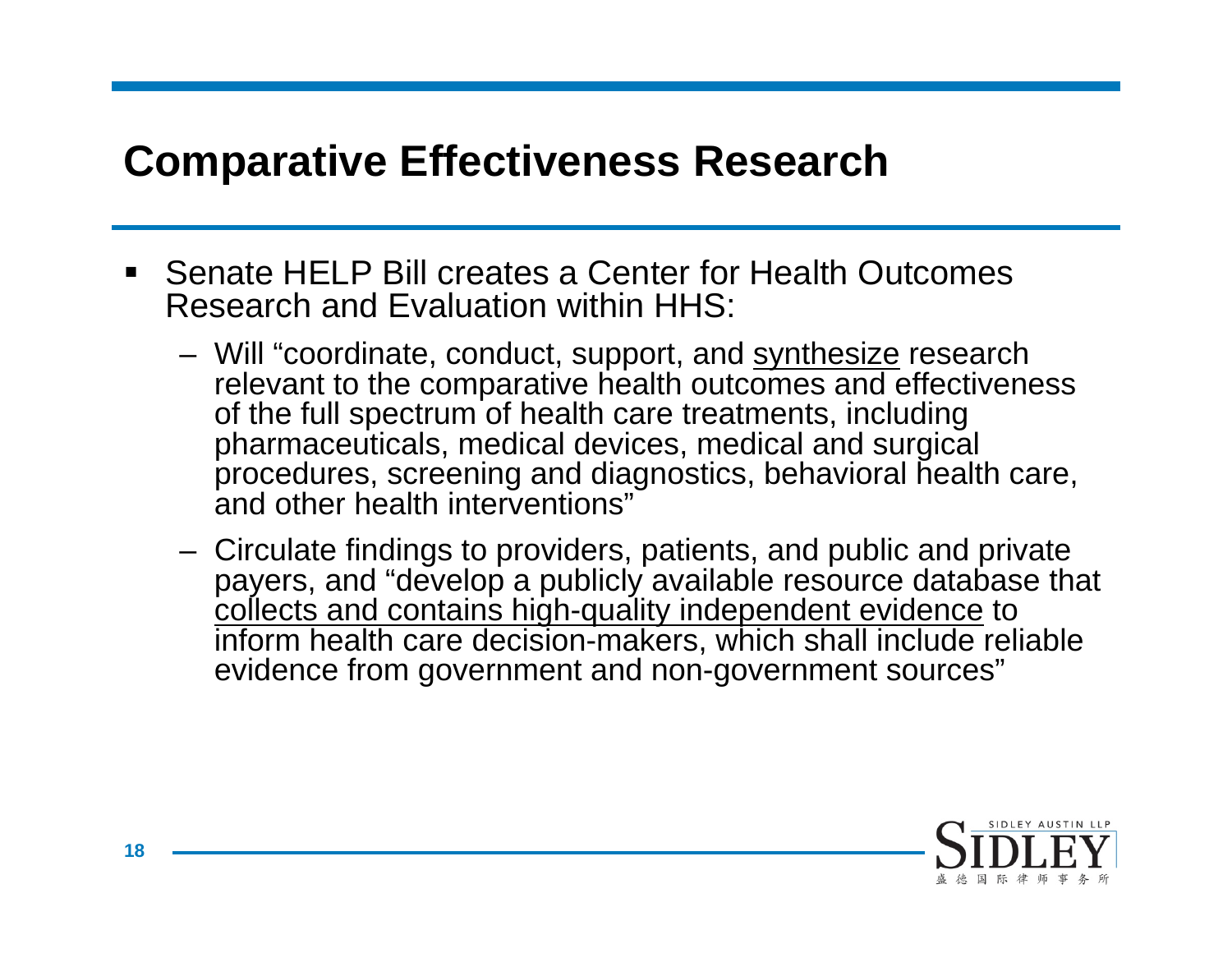- ٠ House Bill establishes a Center for Comparative Effectiveness Research at AHRQ that:
	- Conducts systematic review of existing research
	- Develops rigorous methodology for CER
	- Encourages the development and use of registries
	- Develops strategies to disseminate the findings
	- Reports to the Comparative Effectiveness Research Commission
- ٠ Stand alone bill would require FDA to issue regulations to expand the label to include all available scientific evidence

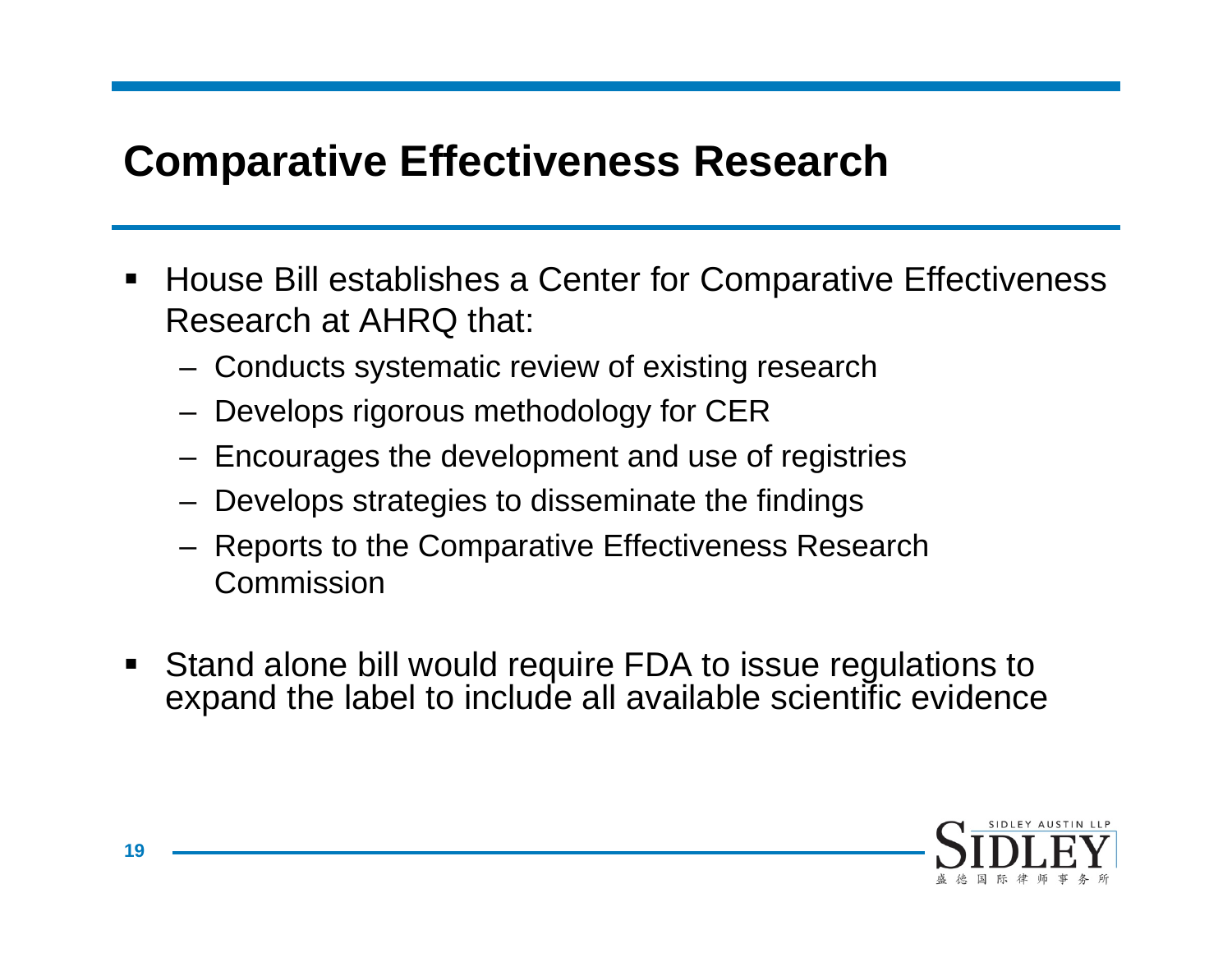- The globalization of CER will introduce compliance risks in the U.S. and abroad
- Pressure to generate even more data (both clinical and economic) to demonstrate product value and maximize opportunities for approval and coverage
- If CER data is used to make approval, coverage and reimbursement decisions, a good compliance program is key to limiting risk
- Ambiguity in standards to be applied to research and data combined with vast amount of international CER data may lead to challenges in determining which CER to use
	- Appropriate dissemination and use
- Rules may require disclosure of financial ties and other sponsorship considerations
- Ensuring accuracy of data will be key
	- AERs, trial registries, prices
- Coverage of cost of trials (CED, CTP) will be a significant issue and a source of compliance risk

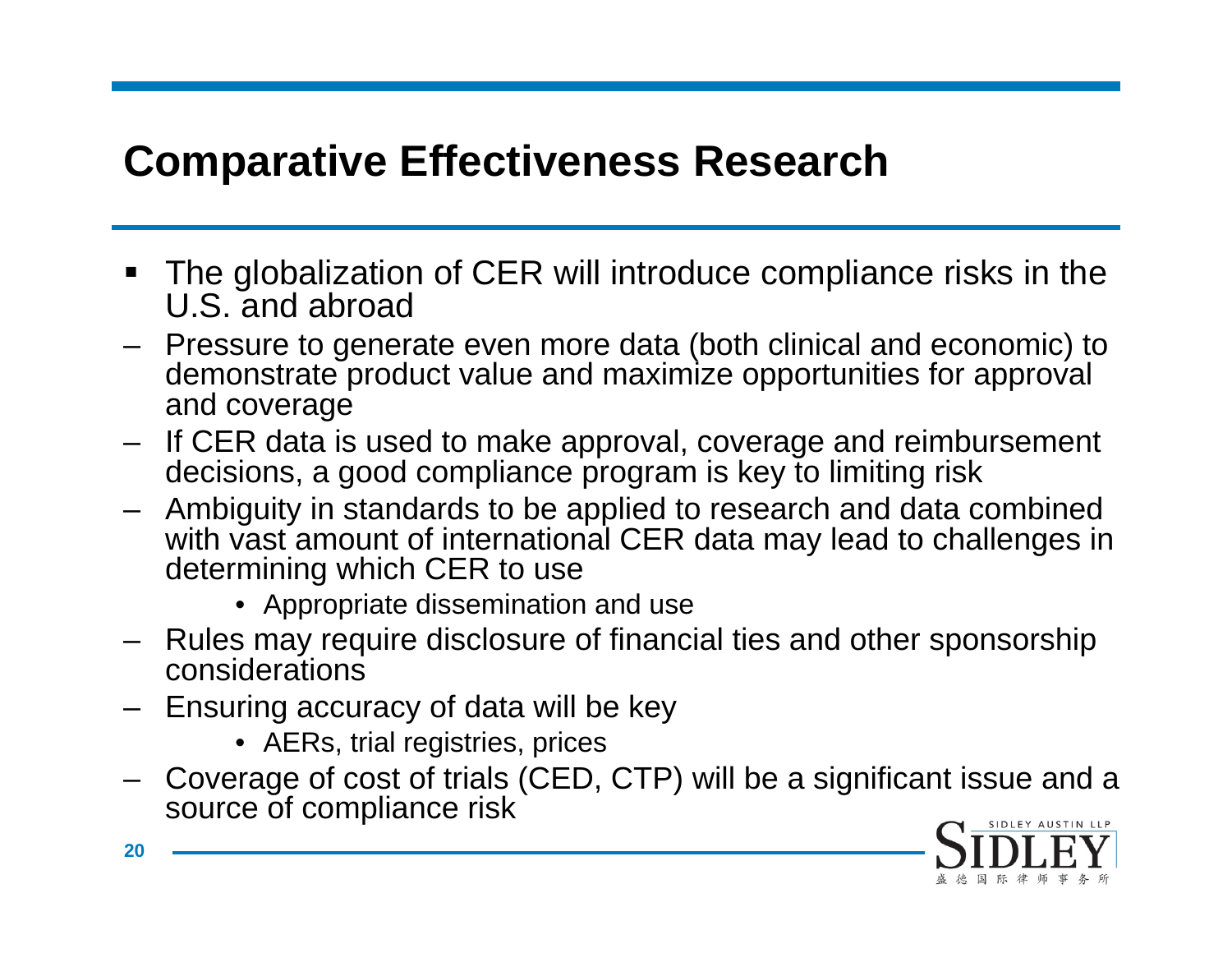- ٠ A model for compliance in comparative effectiveness research?
- $\blacksquare$  FDA Final Guidance for Industry: Good Reprint Practices
	- Integrity in the Publication of the scientific or medical journal article or reference text
	- Integrity in the Preparation of the Article
	- Integrity in the Science Behind the Article
	- Integrity in the Dissemination of the Article
	- Inclusion of a Disclaimer

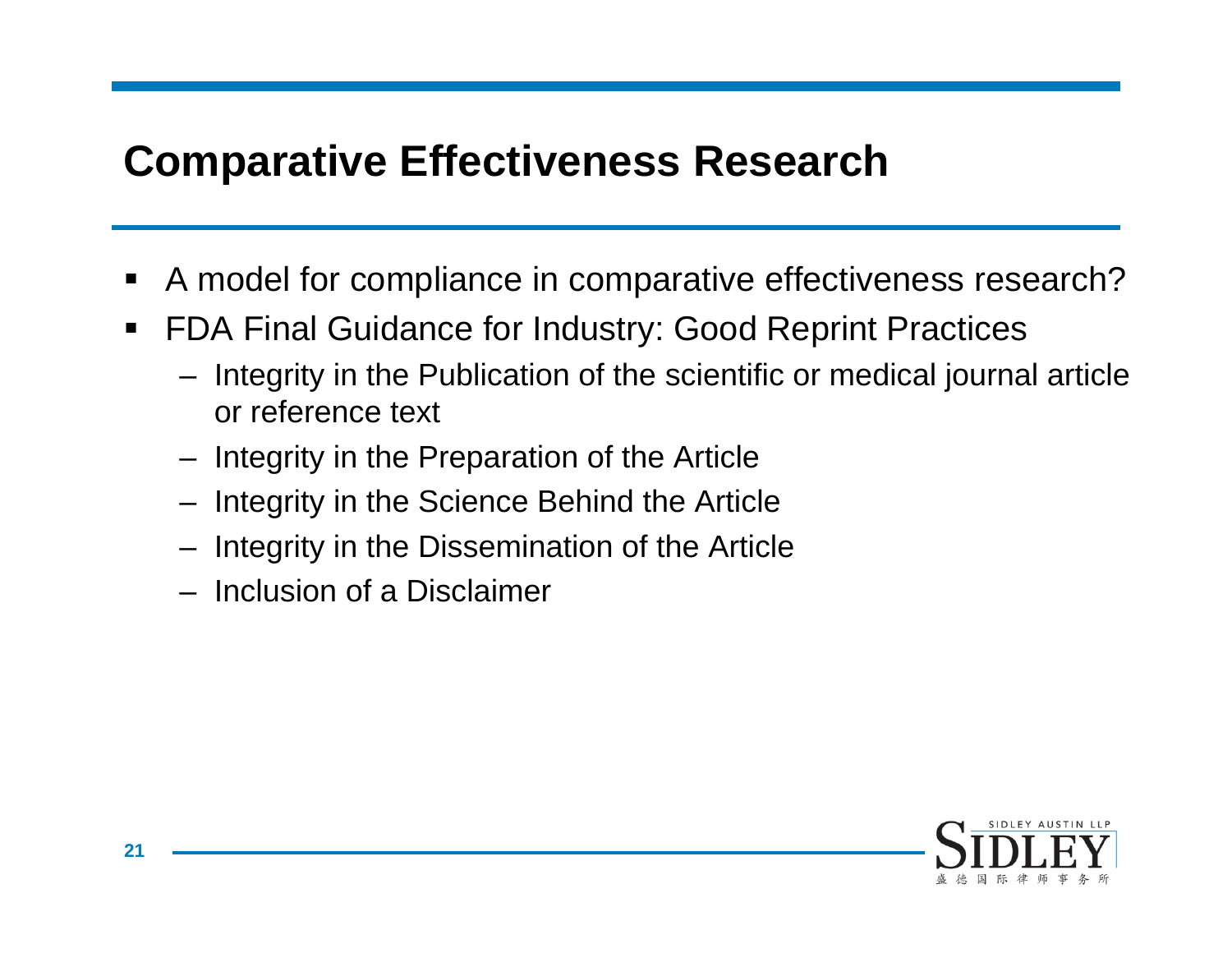# **Other Pricing Issues: FCPA**

- ٠ U.S. criminal statute has anti-bribery component that prohibits:
	- A "covered" person / entity
	- From offering or giving something of "value"
	- To a "foreign official"
	- To "obtain or retain business"
	- With "corrupt" intent
- $\blacksquare$  Criminal and civil provisions require companies to:
	- Make and keep books and records to reflect transactions
	- Devise and maintain a system of internal controls of transactions
- $\blacksquare$ Similar statutes have been adopted by 36 countries
- $\blacksquare$  Enforcement against pharmaceutical companies is now common

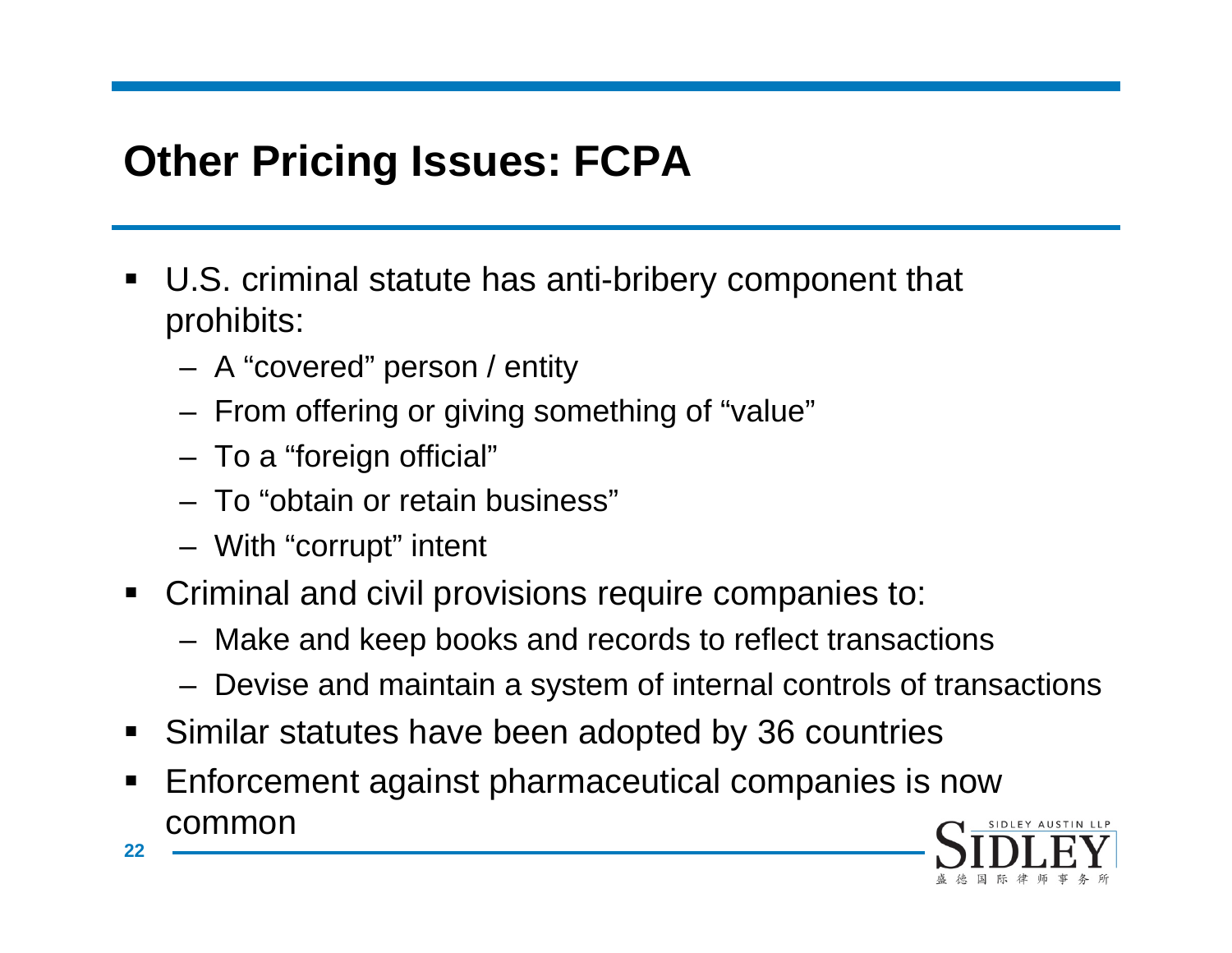# **Other Pricing Issues: Antitrust**

- ٠ Competition law is crucial in many countries
- ٠ EU exemptions from antitrust rules can have a significant impact on prices, trade
- $\blacksquare$  Recent GSK victory in Court of Justice of the EC
	- European Commission had denied GSK an exemption that would have allowed GSK to curb "parallel trading" – essentially importation from a low cost nation to a higher cost one.
	- Court held that Commission failed to adequately weigh GSK's claim that exploitation of uneven prices in wholesale market ultimately thwarts research and innovation.
	- Dual pricing allowed.
- ٠ Compliance must consider specific antitrust rules, which can involve reference pricing issues.

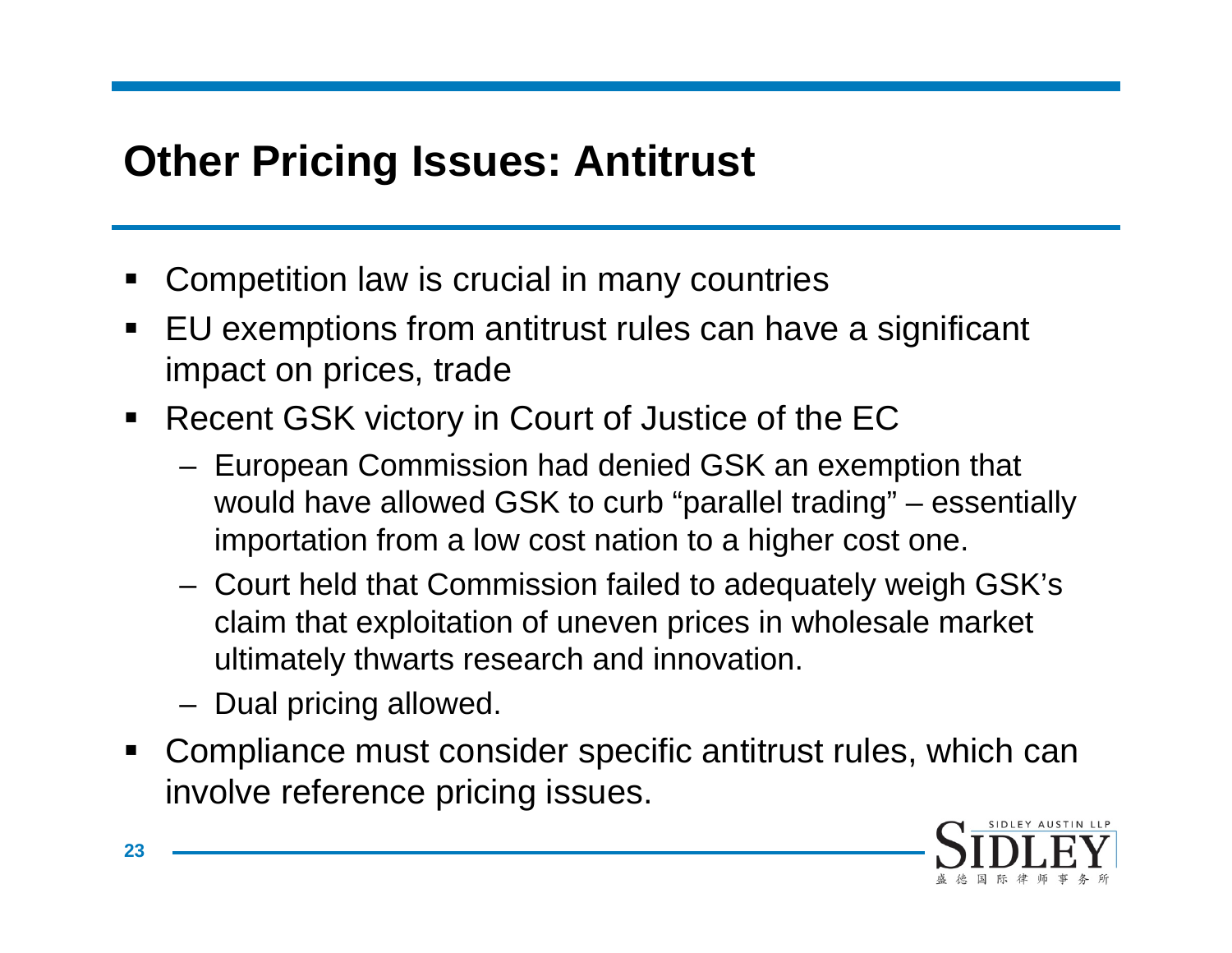# A Global Compliance Program

- ٠ Understand and train on specific jurisdictions' laws
- $\blacksquare$  Ensure Integrity in Price Reporting
	- Establish systems to track prices
	- Report prices accurately and timely
	- Monitor and audit systems and reporting
- $\blacksquare$  Ensure Integrity in CER
	- Establish standards for methodology
	- Make appropriate disclosures
	- Disseminate CER in accordance with FDA and other guidelines
	- Limit interactions with CER-generating agencies as appropriate
	- Seek only appropriate reimbursement for costs of research
- $\blacksquare$ Ensure Integrity in Interactions with Foreign Governments
- ٠ Ensure Appropriate Price Setting